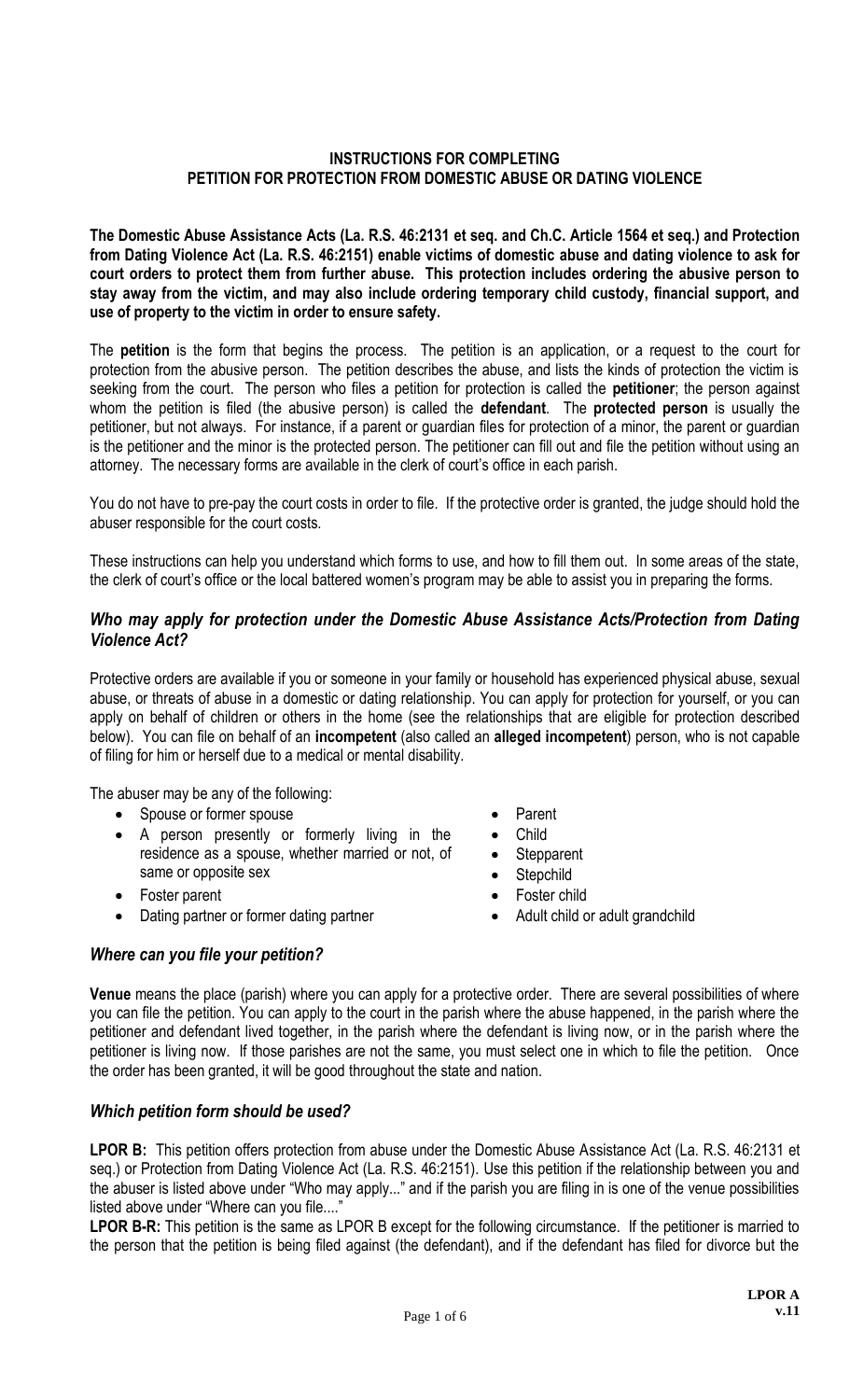divorce suit has not been finalized, OR has filed for custody against you, OR if a petition for protection from abuse has been filed against you, use LPOR B-R. Because this petition will be filed as a part of the legal action that has already been filed, and because the abuser is known as the "Petitioner" in the previously filed legal suit, in this protective order request the defendant (abuser) will now be known as the "Defendant-In-Reconvention" and you, the petitioner, will be known as the "Petitioner-In-Reconvention." **NOTE:** This is only the case if the defendant is the one who first filed the divorce, custody or protective order action. If you filed the divorce or custody action, you may use LPOR B.

**LPOR C:** This petition offers protection from domestic abuse under the "Children's Code" (Ch. C. Article 1564 et seq.), which uses slightly different definitions than those used for LPOR B. In courts that have jurisdiction over juvenile matters you may apply using this petition. It offers the same kinds of protection that are offered in LPOR B. You may use LPOR C for all the relationships between the defendant and petitioner that are described above under "Who may apply...," **EXCEPT:**

1) If a petitioner and defendant are unmarried but living in the same residence as spouses, a minor child must also reside in that residence, and the petitioner and defendant must be currently living together. However, the petitioner's right to relief is not affected by leaving the residence in order to avoid further abuse.

2) If a petitioner and defendant are related as grandparents and grandchild, only LPOR B or LPOR B-R may be used.

You may use LPOR C for all the venues listed above under "Where can you file...," **EXCEPT** if the parish in which you are applying is where you currently reside, and that parish is **not** the location of any of the other venue options above. You can still apply using LPOR C in that case, but you will not have the same types of protection **before** the date of the hearing, which are available if you file using LPOR B or B-R.

**LPOR C-R:** This petition is the same as LPOR C except for the following circumstance. If the petitioner is married to the person that the petition is being filed against (the defendant) and if the defendant has filed for divorce but the divorce suit has not been finalized, OR has filed for custody against you, OR if a petition for protection from abuse has been filed against you, use LPOR C-R. Because this petition will be filed as a part of the legal suit that has already been filed, and because the abuser is known as the "Petitioner" in the previously filed legal suit, in this protective order request the defendant (abuser) will now be known as the "Defendant-In-Reconvention" and you, the petitioner, will be known as the "Petitioner-In-Reconvention." **NOTE:** This is only the case if the defendant is the one who first filed the divorce, custody or protective order action. If you filed the divorce action, you may use LPOR C.

# *How can you get an order?*

1. FILL OUT FORMS AND HAVE THEM NOTARIZED.

Fill out the forms using the instructions that follow (Petition and Information for Service of Process Form). As you will be swearing that what you have written in the forms is true and can be used as evidence in court, you must sign parts of the forms in the presence of a Notary Public. A Notary Public is a person who has the authority to certify that you signed a document. In most areas of the state, the clerk of court will provide the service of a Notary.

2. JUDGE or HEARING OFFICER SIGNS FORMS, ISSUES TEMPORARY ORDER and ASSIGNS A HEARING DATE. The clerk of court will assign a suit number and allot the case to the proper division of court, and then direct your signed forms to the judge/hearing officer who will review your request. If s/he agrees that immediate protection is necessary, s/he will grant you a Temporary Restraining Order (TRO) with a date to come back to court for a hearing. The TRO will contain some or all of the requests you made in the petition. The TRO will be in effect until at least the date of that court hearing. The clerk of court should provide you with a copy of the petition and a certified copy of the TRO, which you should keep with you at all times. (You may wish to make additional copies of the TRO for your employer, as well as for schools, day care centers or sitters of any children listed in the petition.) The clerk of court should tell you the date and time of the hearing for your protective order (information which is also written on your TRO), and will give a copy of the petition and the order to the sheriff's office to serve the defendant. The defendant will be notified to be present in court on the date of the hearing. It is not required that you have an attorney; you may represent yourself at the hearing. However, if you wish to be represented at the hearing, take your papers to an attorney, or contact the nearest family violence program, immediately after the petition is filed to find out whether legal representation can be provided.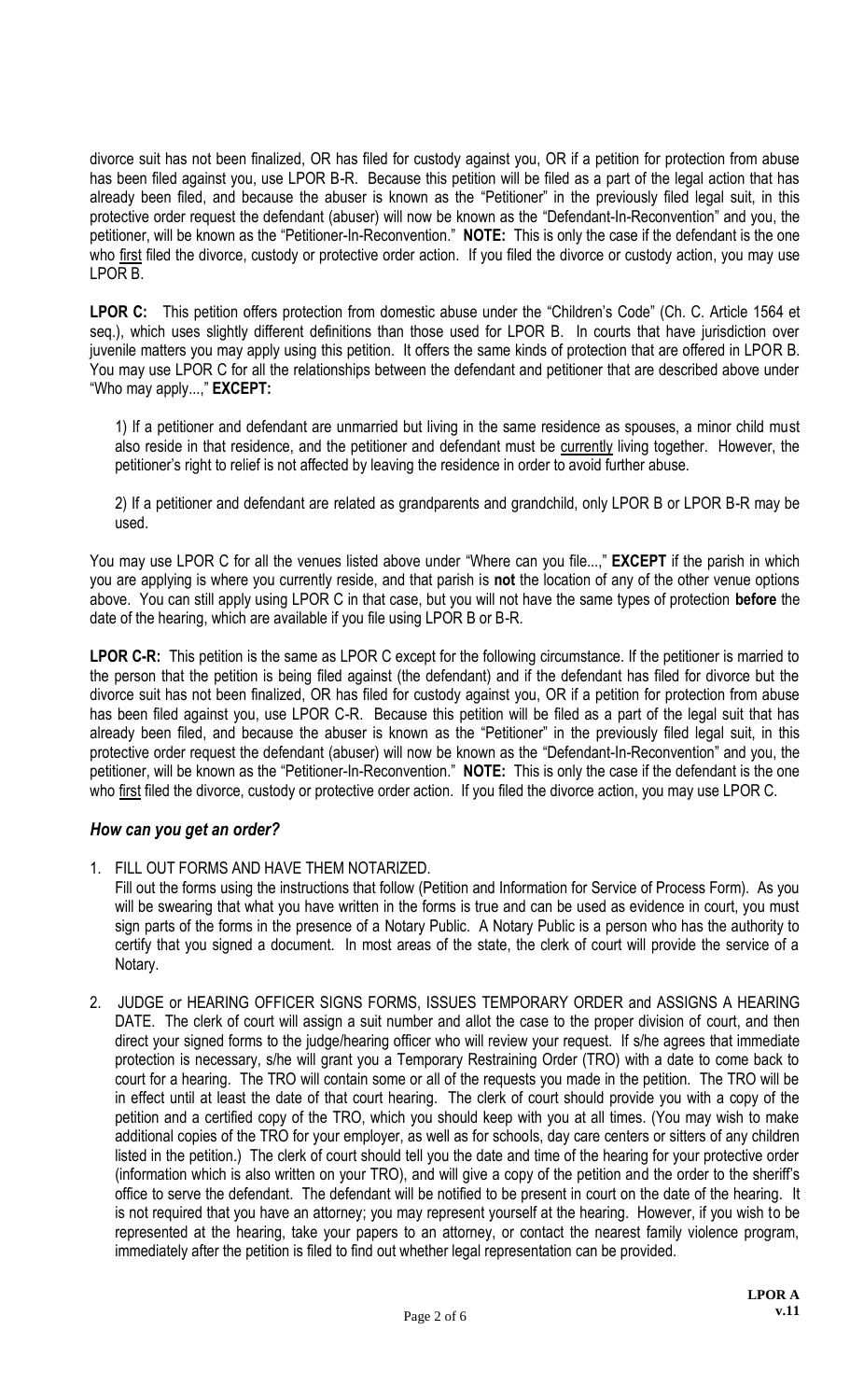- 3. COURT HEARING. At the hearing the judge will decide whether to grant the requests made in the petition and issue a Protective Order (PO). On the date of the hearing, come to court with any witnesses you may have (people who know of or have observed the abuse you described in the petition). If you are representing yourself at the hearing, the judge may ask you to explain what orders you feel are necessary to protect you from further abuse. The abuser will be given an opportunity to respond. If you do not come to court on the date of the hearing, the temporary order (TRO) will expire, you will not be protected and the judge may dismiss your petition.
- 4. AFTER THE HEARING. If the judge is satisfied that you need protection, s/he will sign the Protective Order (PO) which will now be in effect for up to 18 months if you filed LPOR B or LPOR B-R under La. R.S. 46:2131 et seq. or La. R.S. 46:2151, or up to 6 months if you filed LPOR C or LPOR C-R under the Children's Code. The judge may grant that certain parts of the order (those related to staying away and not contacting the protected person) do not expire. If LPOR C or LPOR C-R was filed on behalf of a minor child who was sexually abused, the order that is granted is in effect until the child reaches the age of 18. You should again ask the clerk of court for certified copies of the order, and keep a copy with you at all times.
- 5. IF A HEARING OFFICER PRESIDES AT THE HEARING. The hearing officer will write his/her recommendation to the judge regarding whether you should be granted a Protective Order and what specific relief you should get. The hearing officer will give you a copy of this written recommendation and will also give a copy to the defendant. The hearing officer will give the recommendation to the judge also. If you do not agree with the hearing officer's recommendation, you must ask for a hearing before the judge following your hearing before the hearing officer. The defendant can do the same if the defendant is unhappy with the hearing officer's recommendation. The hearing officer's recommendation to the judge is NOT a protective order - only the judge can issue a protective order. However, your temporary restraining order (TRO) should still be good for 15 days after the hearing or until the judge signs the protective order, whichever occurs last. Before you leave court, make sure that your temporary restraining order expiration date is a date at least 15 days beyond the hearing in which you just participated. If either you or the defendant has objected to the recommendation, a new hearing will be held before the judge and you will need to attend that hearing to prove your case again. If the defendant does not object to the hearing officer's recommendation and if you do not object either, the judge will sign a protective order. Before you leave, find out who to call and when to check on whether a new hearing will occur or whether your Protective Order has been signed by the judge. Also, find out when and how you can get a certified copy of your Protective Order.
- 6. EXTENDING THE ORDER. If you need to extend any of the expiring protections under the Protective Order beyond the period the judge granted, you must file a form to modify the Protective Order **before it expires**. The court will set a hearing, and the defendant will be served with a copy of the papers and ordered to be present at the hearing. You must be present at the hearing to tell the Judge why you need the Protective Order to last for a longer period of time. These forms are available from the clerk of court. Be sure to get a new copy of the order if the Judge grants the extension.
- 7. IF THE DEFENDANT VIOLATES THE ORDER. It is a crime to violate a temporary restraining order after the defendant has been served, or a protective order. You may call the police when the order has been violated. You may also inform the court that a violation has occurred by filing a "**Rule to Show Cause Why the Defendant Should Not Be Held in Contempt.**" These forms are available from the clerk of court. When the contempt forms are filed, the court will set a hearing and the defendant will be served with a copy of the papers and ordered to be present at the hearing. You must be present at that hearing to tell the judge what the defendant did to violate the order.
- 8. MODIFYING THE ORDER. You may not change on your own the terms or conditions of the court order. If it is necessary to change the Protective Order, a motion to modify the order must be filed with the court. The court will set a hearing and the defendant will be served with a copy of the papers and ordered to be present at the hearing. You must be present at the hearing to tell the Judge why you need to change the terms of the Protective Order. Be sure to get a new copy of the order if the Judge grants a modification.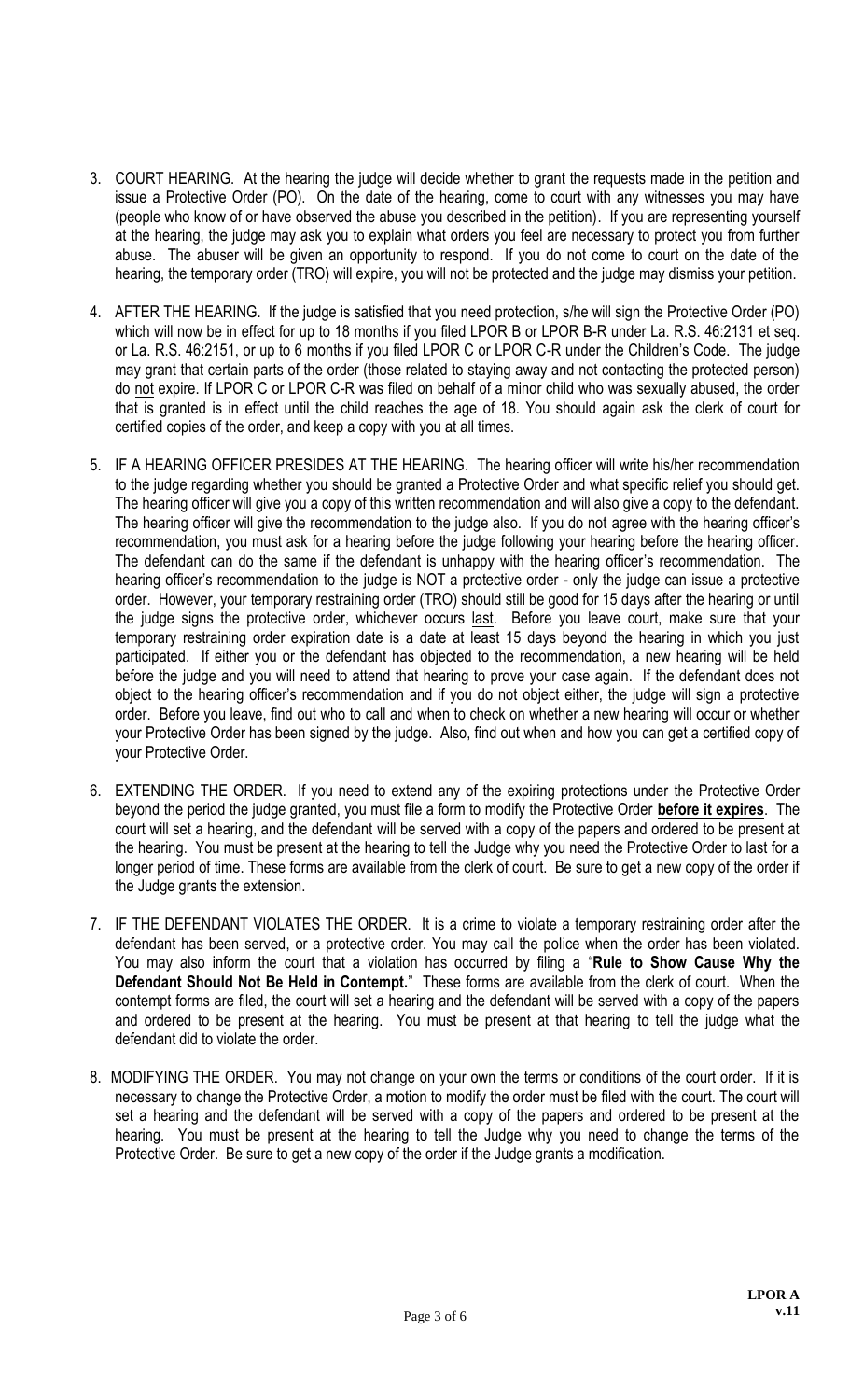# *HOW TO FILL OUT A PETITION:*

In the upper left corner, fill in your name on the top line as petitioner (or Petitioner-In-Reconvention if you are using LPOR B-R or C-R) and the abuser's name as defendant (or Defendant-In-Reconvention in LPOR B-R or C-R). Note that if the defendant is a minor, there is a line for the name of the parent or guardian of the minor. Leave the lines on the top right corner of the form blank.

Check "Initial Petition" if you are beginning this court action.

Check "Supplemental and Amending Petition" if you have previously filed a petition that has not yet been heard before the court, and you are filing this petition to change or add to that petition.

On the first line of the petition under the heading, fill in your name and date of birth.

## Paragraph 1:

If you are filing this petition on your own behalf, check "a." If you are filing on behalf of a minor child/children, check "b" and fill in their names, dates of birth, and relationship to you. If you are filing on behalf of someone in your care who you believe is incompetent, check "c" and fill in their name, date of birth, and relationship to you. **If you check "b" or "c," be sure to include information in Paragraph 8 (Paragraph 7 in LPOR C and C-R) about the abuse of the child or incompetent person.** 

## Paragraph 2:

If you do not want the abuser to know your current address, check "a" and ask for and fill out a form called "Confidential Address Form." The clerk of court will file your address under seal to be kept confidential to the court. If you do not need to hide your current address, fill in "b" and/or "c."

## Paragraph 3:

Provide the information requested about the defendant.

## Paragraph 4:

Check all of the places listed that describe the parish you are filing this form in, and write the parish name in the blank for every one that you check. If you are using LPOR C or C-R, notice that if you check ONLY the last entry, "The petitioner resides in\_\_\_," you will be limited to choosing from options "a," "b," "c," "d," and "f" listed in Paragraph 9. If you check the last entry, but also check any of the other entries, you are entitled to all the options listed in Paragraph 9.

#### Paragraph 5:

Place a check mark next to the relationship which best describes the relationship of the person needing protection to the defendant. If you are filing to protect more than one person, check all the relationships that apply to the protected person(s).

#### Paragraph 6:

Check whether or not there is a divorce action pending between the petitioner and the abusive person. If a divorce action is pending, please fill out the last page, Addendum. If you are filling out LPOR B or C, and there is a pending suit for divorce or order of protection that was filed **by the defendant**, you should use LPOR B-R or C-R instead. Check if there is a child custody case pending or a custody order in effect that involves children named in your petition. If you checked yes, there is a pending divorce, pending custody case, or custody order, be sure to fill out the last page, Addendum, with the details. Attach a copy of existing custody order, if one is available.

#### Paragraph 7:

Check if the protected person and the defendant have a child or children in common.

#### Paragraph 8:

In "a," check all the forms of abuse that the defendant has used. In "b," describe the most recent incident of abuse or threats of abuse which caused you to file this petition. Be specific; give the date and details about the abuse. If police were called, or if medical attention or other help was needed, include this information in your description. If you are filing on behalf of a child or incompetent person, describe the abuse to that person. Then describe past incidents of abuse. This is especially important to include if the most recent abuse was a threat.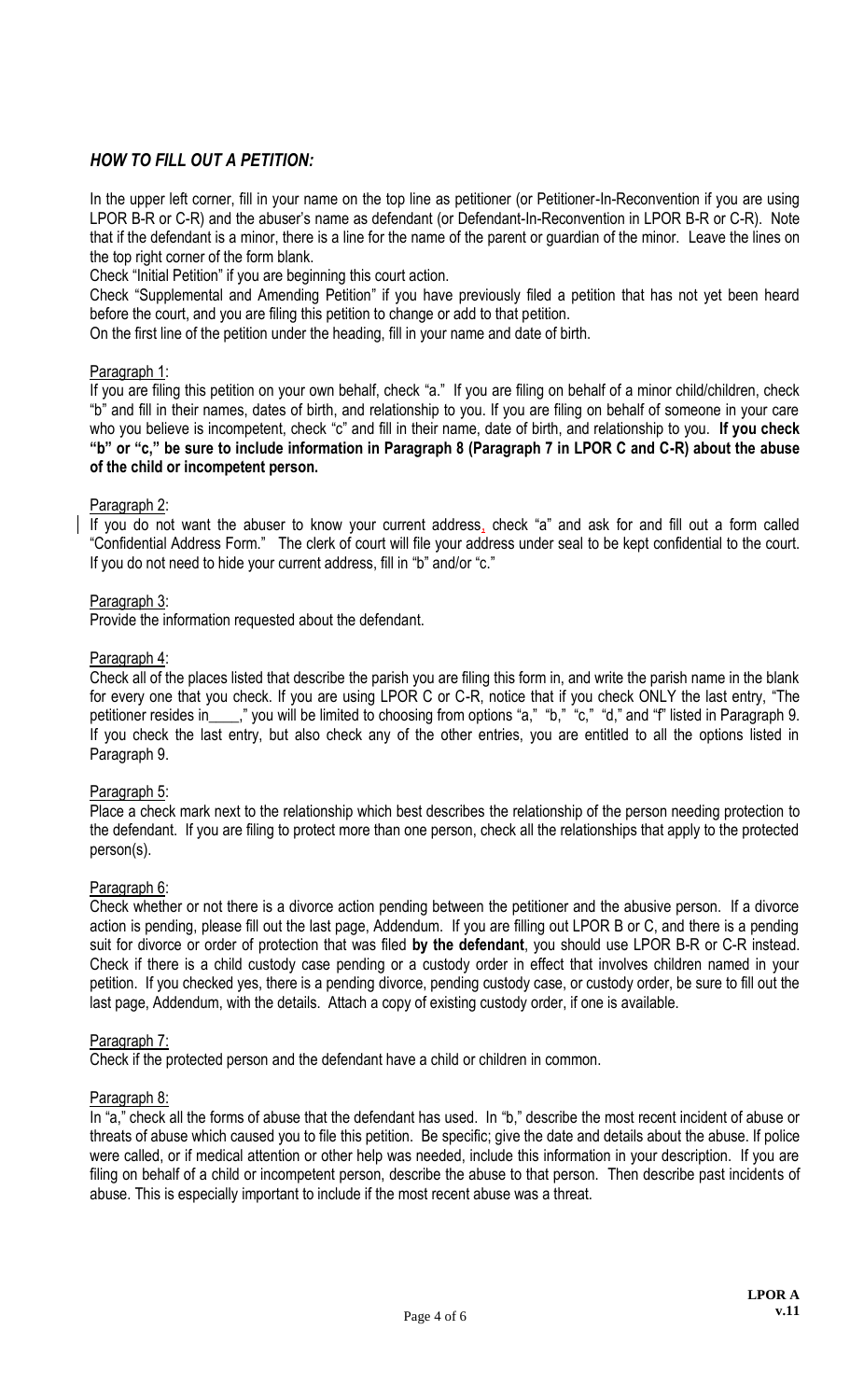# Paragraph 9:

This paragraph lists all the things you may ask the judge to grant immediately, before the hearing.

Check "a" if you want the defendant ordered not to abuse, harass, stalk, assault, follow, track, monitor or threaten you (or the protected person).

Check "b" if you want the defendant ordered not to contact you (or the protected person) in any way.

Check "c" if you want the defendant to stay at least 100 yards away from where you (or the protected person) are staying, and fill in the address the defendant is to stay away from **(if you have asked the court to keep your address confidential, do not list your address, but insert "anywhere petitioner may reside."**).

Check "d" if you want the defendant to stay away from your (or the protected person's) school or job.

Check "e" if you want the defendant ordered not to damage your (or the protected person's) property, and not to cut off your utilities, phone, or mail service.

Check "f" if you want the defendant evicted from the home so that you (or the protected person) may live there. Fill in the local Sheriff's office. NOTE: You can only check "f" if you can check one of the four descriptions in "f" to describe who owns or leases the house. However, you may be granted use of a house or residence solely owned by the defendant, if you are filing LPOR B. If you are asking for custody of a child or children of the defendant and want possession of the defendant's solely owned house or residence, check this option in Paragraph 10.

Check "g" if you (or the protected person) want to have or to use certain property or pets that are solely owned or leased by you (or the protected person), and fill in the current location of the property or pets. Also, check "g" if you are asking for jointly owned or leased property or pets, and fill in the current location of the jointly owned property or pets. Explain why you are asking for the jointly owned property or pets. This is not intended to divide up all your shared property, but to grant you certain items that are important for you to have now for your safety or that of the protected person. Fill in the name of the local sheriff's department that will assist you in retrieving the requested property or pets.

Check "h" to order both the protected person and the defendant not to give away, sell, or destroy any of the shared property.

Check "i" if you (or the protected person) want to return to the residence with law enforcement officers one time to get personal belongings, and write "petitioner" or your name in the blank. If you (or the protected person) are staying in the residence that was once shared with the defendant, check "l" and write in "defendant" or the defendant's name in the blank to allow him/her to return with law enforcement officers once ONLY to get personal belongings.

Check "j" to ask the court to order assistance from the local Sheriff's office to accompany the person listed in "l" to the residence to get his/her belongings. Fill in the name of the local Sheriff's office.

Check "k" if you are asking that temporary custody of the children, or the incompetent person needing protection, be given to the petitioner. List the children's or incompetent person's names in the blanks, as well as whose custody they are in now.

Check "l" if you are asking for assistance from the Sheriff's office to get the children or incompetent person, and fill in the name of the local Sheriff's office.

Check "m" if you want the court to order the defendant not to interfere with custody of the children or incompetent person.

# Paragraph 10 of LPOR B or LPOR B-R:

Check any of the items listed that you would like the judge to grant at the hearing. Unlike the things you have asked for in Paragraph 9, these requests **cannot** be granted until the hearing. Even though the judge signs your temporary order, these requests will not be in effect until the judge decides at the hearing whether s/he will grant them.

# Paragraph 11 of LPOR C or LPOR C-R,

All of the options here are also listed in Paragraph 9. However, if you were limited in your choices in Paragraph 9 because of the venue, you have the opportunity in Paragraph 11 to ask for those things you could not ask for in Paragraph 9. The options in Paragraph 11 cannot be granted BEFORE the hearing, as a part of the TRO, but if you wish to have any of these options as part of the final protective order check them here.

Prayer: This section summarizes all that you are asking for. Place a check mark next to all items that apply. Sign your name on the line provided for the petitioner. Fill in the abuser's name and address on the line provided under "Please Serve Defendant." Make sure you give his/her home and/or work address (not a post office box) where s/he may be served in person.

Affidavit/Verification: This is the part of the form that must be signed in the presence of the Notary Public. By signing this form, you are swearing that all information you have given is true, that you believe that the defendant poses a threat to you, and that you understand that punishment (a fine and/or a jail sentence) can result from your giving false